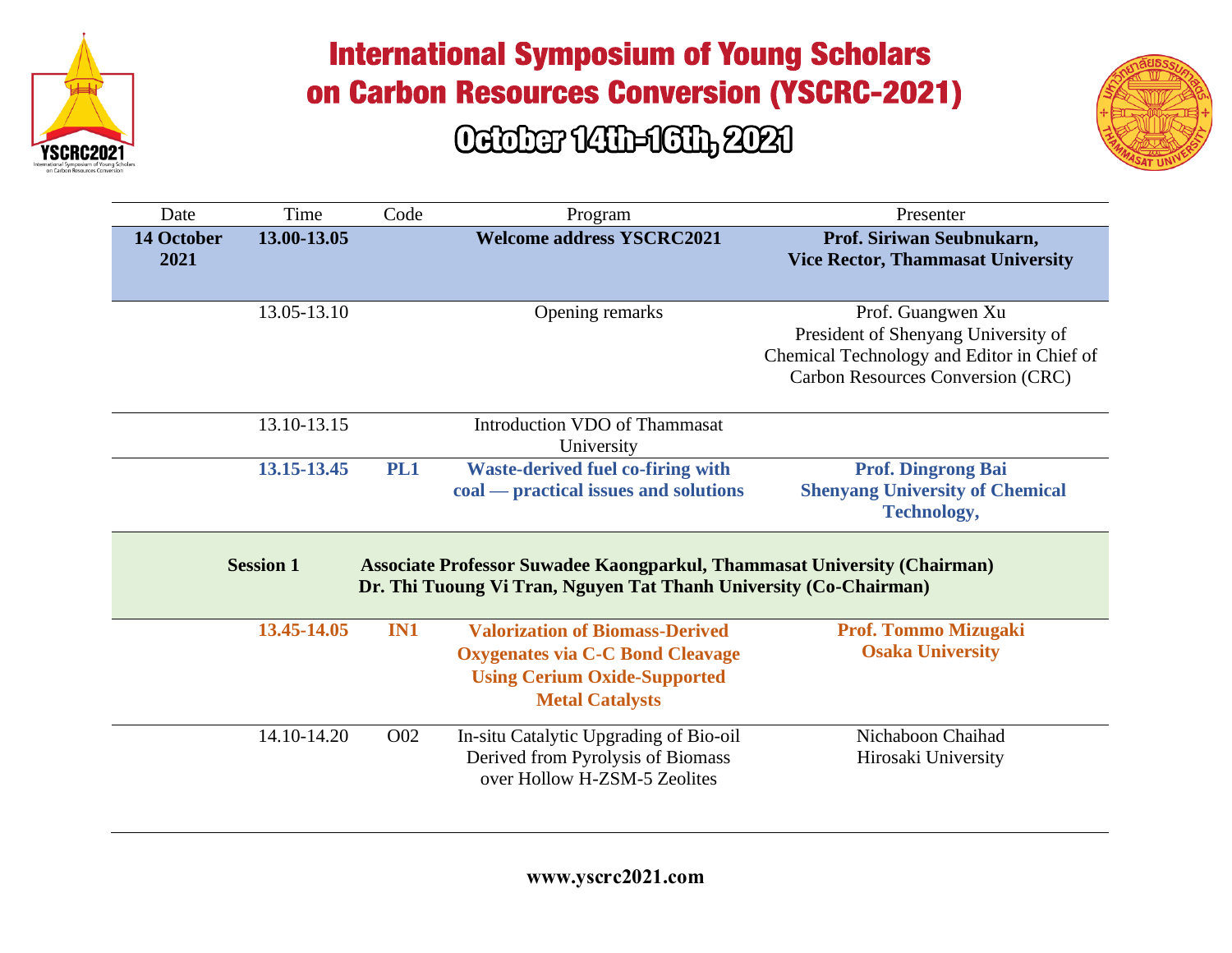

#### Ociober 1411-1611, 2021



| 14.20-14.30      | O05             | Selective Oxidation of 5-<br>Hydroxymethylfurfural to 2,5-<br>Furandicarboxylic Acid using<br>Bimetallic Co/Cu Catalyst                                                    | Tan Khanh Trinh Le<br><b>Thammasat University</b>                      |
|------------------|-----------------|----------------------------------------------------------------------------------------------------------------------------------------------------------------------------|------------------------------------------------------------------------|
| 14.30-14.40      | O <sub>06</sub> | Preparation series of Ni <sub>2</sub> P@N-doping<br>activated carbon catalyst: Effect of N-<br>doping for hydrodeoxygenation of<br>palm kernel shell                       | Le Kim Hoang Pham<br><b>Thammasat University</b>                       |
| 14.40-14.50      | O08             | Effect Of Ytterbium Addition on the<br>Catalytic Performance of Ni/Al2O3<br><b>Catalyst Prepared by Solution</b><br><b>Combustion for Methanation of</b><br>Carbon dioxide | Luqman Abdullahi Sani<br>Shenyang University of Chemical<br>Technology |
| 14.50-15.00      | O09             | <b>Effect of Combustion Temperature</b><br>Point in the Solution Combustion<br>Synthesis of Ni/Al2O3 Catalyst for<br>$CO2$ Methanation                                     | Luqman Abdullahi Sani<br>Shenyang University of Chemical<br>Technology |
| 15.00-15.30      |                 | Refreshment                                                                                                                                                                |                                                                        |
| <b>Session 2</b> |                 | <b>Associate Professor Chanatip Samart, Thammasat University (Chairman)</b><br>Dr. Suchada Sirisomboonchai, Nagoya University (Co-Chairman)                                |                                                                        |
| 15.30-15.50      | IN2             | <b>Development of small-scale biomass</b><br>gasification systems                                                                                                          | <b>Prof. Guoqing Guan</b><br><b>Hirosaki University</b>                |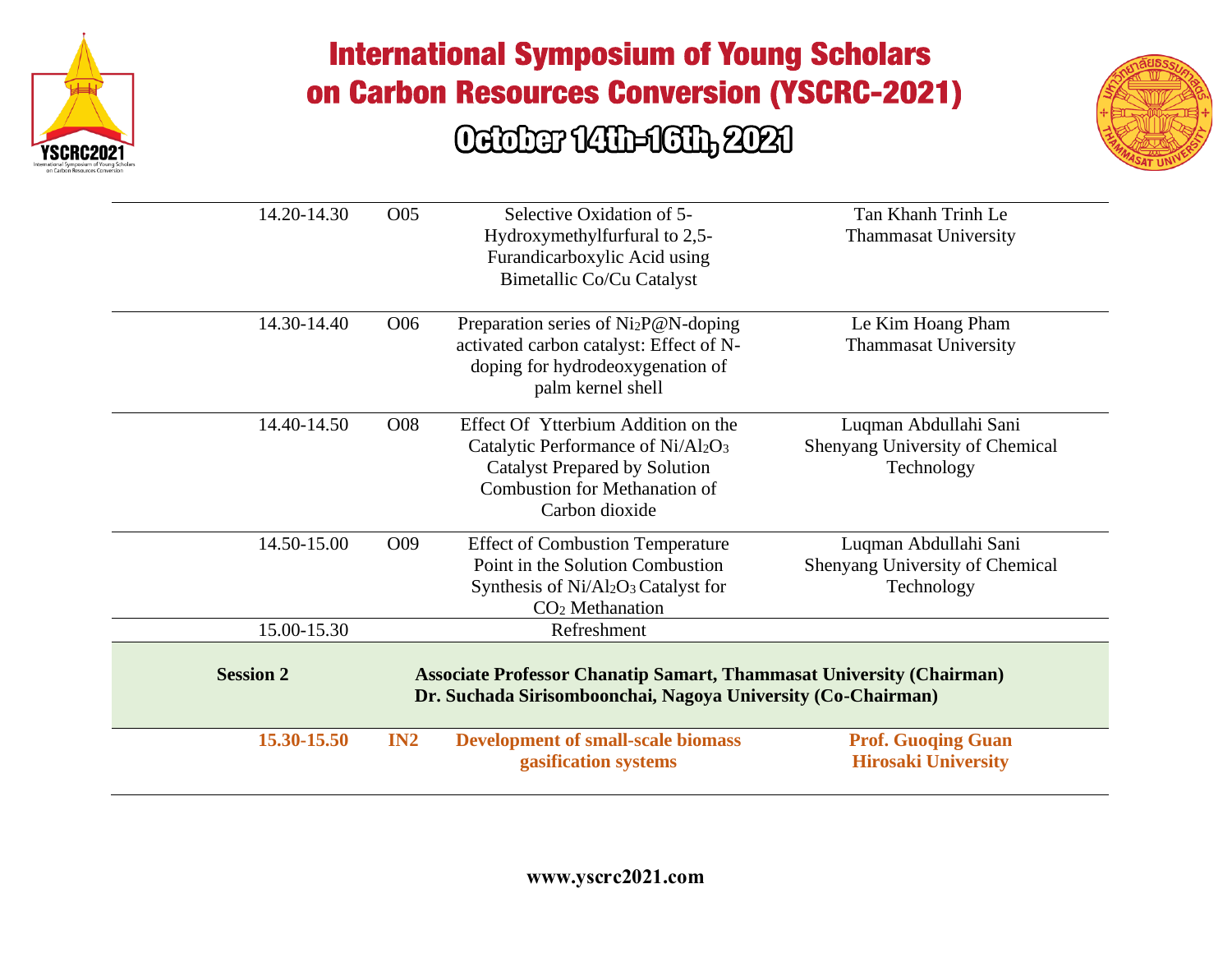



| 15.55-16.15 | IN3        | Natural rubber as a renewable<br>carbon source for functional<br>mesoporous silica nanocomposites                                            | Prof. Chawalit Ngamcharassrivichai<br><b>Chulalongkorn University</b> |
|-------------|------------|----------------------------------------------------------------------------------------------------------------------------------------------|-----------------------------------------------------------------------|
| 16.20-16.30 | <b>O01</b> | Co-gasification of Japanese<br>Cedarwood and its Commercial<br>Biochar for Hydrogen-rich Gas<br>Production via Steam Gasification<br>Process | Aisikaer Anniwaer<br>Hirosaki University                              |
| 16.30-16.40 | O03        | Hybrid Coal Production from Low-<br>Rank Coal and Mahogany Sawdust<br>using Semi-Double Chamber Reactor                                      | Aghietyas Choirun Az Zahra<br>Hirosaki University                     |
| 16.40-16.50 | O04        | Design simulation and energy<br>optimization of coal-based<br>polygeneration carbon cycle system                                             | <b>HOU</b> Qiwang<br>Taiyuan University of Technology                 |
| 16.50-17.00 | O13        | Study on Sintering Characteristics of<br>Microcrystalline Magnesite Particles<br>in Fluidized Beds                                           | Liangliang Fu<br>Shenyang University of Chemical<br>Technology        |
| 17.00-17.10 | O15        | Low-tar Gasification of Biomass using<br>Oxygen-steam in a Two-stage<br><b>Fluidized Gasifier</b>                                            | Chao Wang<br>Shenyang University of Chemical<br>Technology            |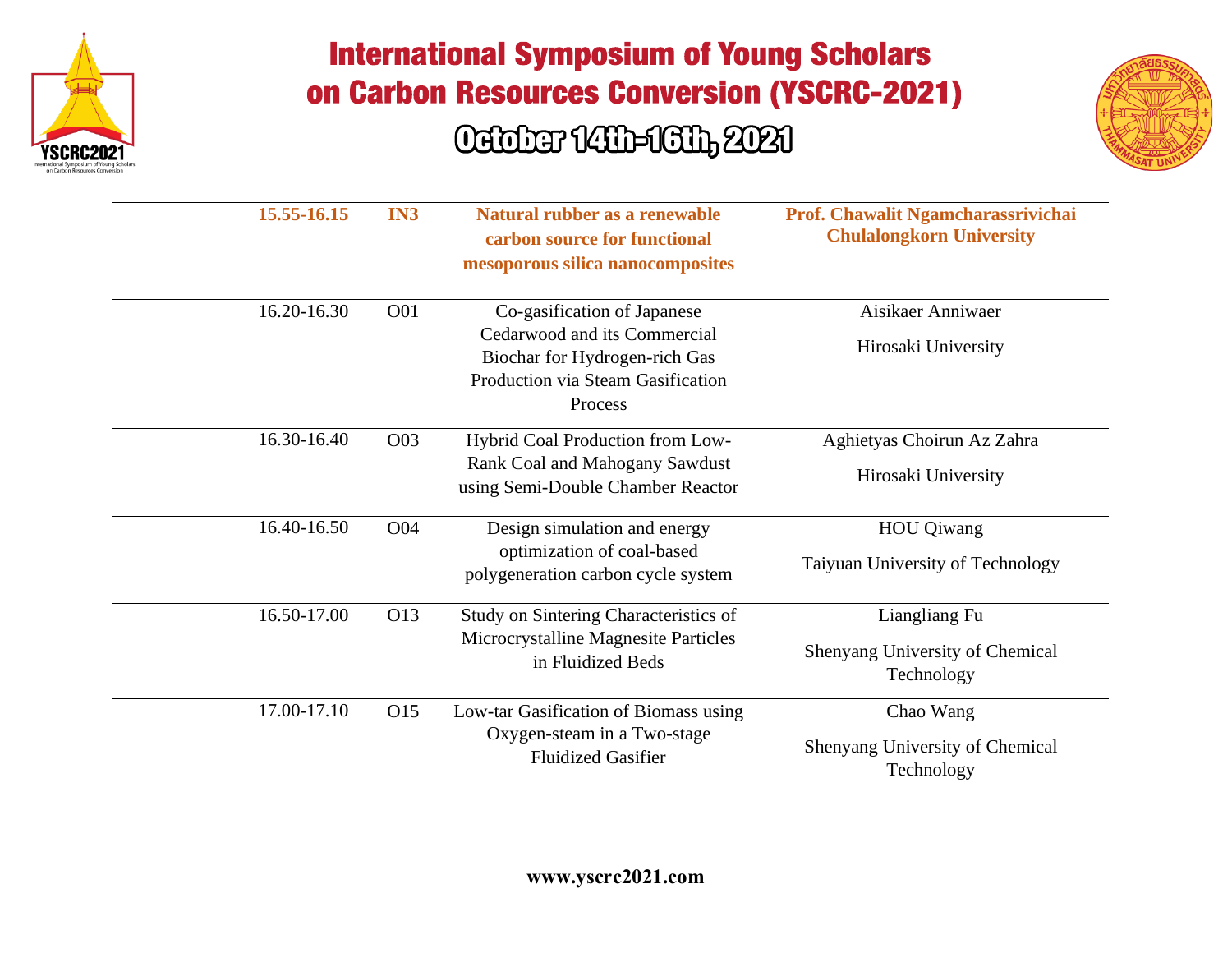



|                    | 17.10-17.20 | O16             | <b>Fluidized Bed Calcination of</b><br>Limestone and its Chemical and<br>Morphological Changes                                                                                                                  | <b>Bowei YAN</b><br>Shenyang University of Chemical<br>Technology                                               |
|--------------------|-------------|-----------------|-----------------------------------------------------------------------------------------------------------------------------------------------------------------------------------------------------------------|-----------------------------------------------------------------------------------------------------------------|
|                    | 17.30-18.30 | CO1             | <b>Committee meeting and CRC</b><br>editorial board meeting                                                                                                                                                     | Prof. Guangwen Xu and Assoc. Prof.<br><b>Chanatip Samart</b>                                                    |
| 15 October<br>2021 | 13.00-13.30 | PL <sub>2</sub> | Benign by design strategies for a<br>more sustainable future: the<br>valorisation concept                                                                                                                       | <b>Prof. Rafael Luque</b><br><b>Universidad de Cordoba and Editor in</b><br><b>Chief of Molecular Catalysis</b> |
| <b>Session 3</b>   |             |                 | Associate Professor Prasert Reubroycharoen, Chulalongkorn University (Chairman)<br><b>Associate Professor Suwadee Kongparakul, Rangsit University (Co-Chairman)</b>                                             |                                                                                                                 |
|                    | 13.35-13.45 | O07             | <b>Electrochemical Water Electrolysis</b><br>using Mxene-Cu <sub>2</sub> O/Sulfonated<br>polyether ether ketone as the Hybrid<br><b>Composite Proton Exchange</b><br>Membrane for H <sub>2</sub> Gas production | Preeti Waribam<br><b>Thammasat University</b>                                                                   |
|                    | 13.45-13.55 | O27             | <b>High Performance Flexible</b><br>Electrochromic Devices Based on<br>Metal doped Tungsten oxides                                                                                                              | Wenli Li<br><b>IPE,CAS</b>                                                                                      |
|                    | 13.55-14.05 | O31             | A novel photo-assisted<br>electrochemically switched ion<br>exchange technology for selective<br>recovery of bromide ions                                                                                       | Jie Wang<br>Taiyuan University of Technology                                                                    |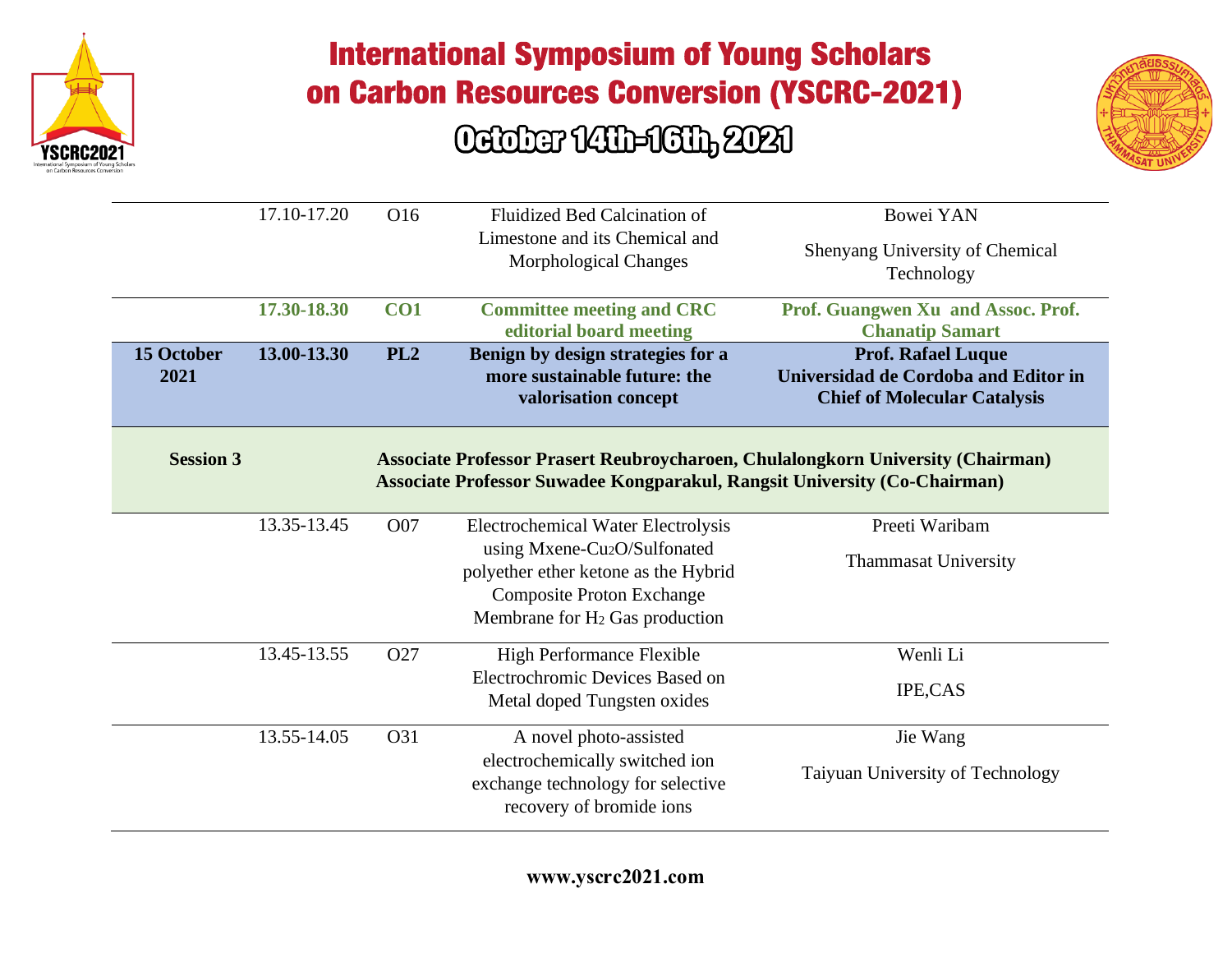



| 14.05-14.15 | O37 | A novel NiFe-LDH/rGO electrically                                                                                                                                                         | Jiangwei Zhu                         |
|-------------|-----|-------------------------------------------------------------------------------------------------------------------------------------------------------------------------------------------|--------------------------------------|
|             |     | switched ion exchange film selective<br>separation and recovery of phosphorus                                                                                                             | Taiyuan University of Technology     |
| 14.15-14.25 | O38 | An electrochemically induced dual-                                                                                                                                                        | Mengfang Jiang                       |
|             |     | site adsorption composite film of Ni-<br>MOF derivative/NiCo LDH for<br>selective bromide-ion extraction                                                                                  | Taiyuan University of Technology     |
| 14.25-14.35 | O39 | A conductive chlorine ion-imprinted                                                                                                                                                       | Wenbiao Ma                           |
|             |     | polymer threaded in metal-organic<br>frameworks for electrochemically<br>selective separation of chloride ions                                                                            | Taiyuan University of Technology     |
| 14.35-14.45 | O11 | Development of cation exchange                                                                                                                                                            | Kanticha Jaiyen                      |
|             |     | membrane based on sulfonated<br>nanocrystalline cellulose and SPEEK                                                                                                                       | <b>Thammasat University</b>          |
| 14.45-15.15 |     | Refreshment                                                                                                                                                                               |                                      |
|             |     | Session 4 Associate Professor Chaiyan Chaiya, Rajamagala University of Technology Thanyaburi (Chairman)<br><b>Associate Professor Chanatip Samart, Thammasat University (Co-chairman)</b> |                                      |
| 15.15-15.35 | IN4 | <b>Switching the selectivity of</b>                                                                                                                                                       | <b>Prof. Tetsuya Shishido</b>        |
|             |     | CO <sub>2</sub> hydrogenation over supported<br><b>Rh</b> catalysts                                                                                                                       | <b>Tokyo Metropolitan University</b> |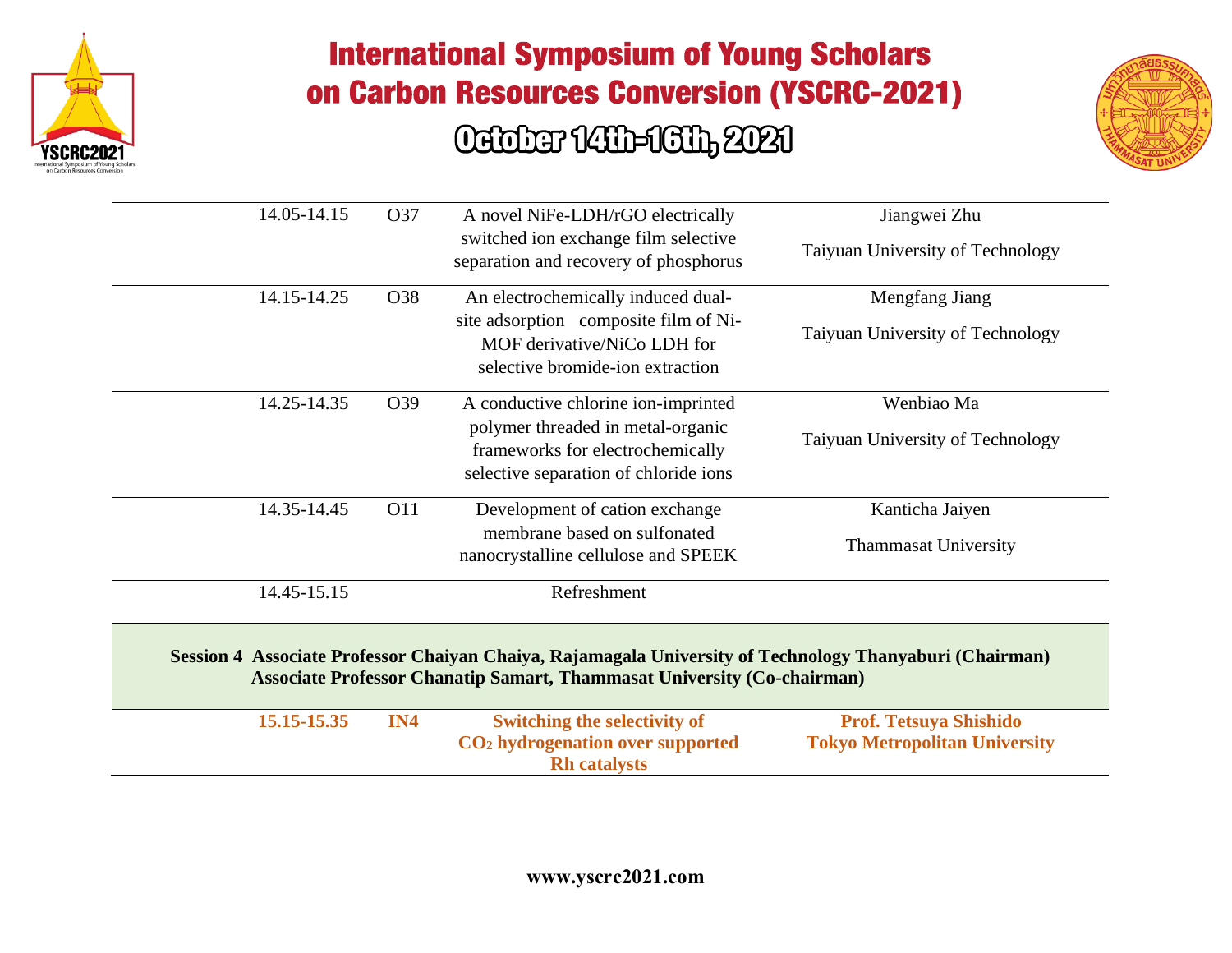



| 15.40-15.50 | O12             | Framework-structured Phosphates<br>with d-Metals As Catalysts for the<br><b>Ethanol Conversion</b>                                                                  | Diana Osaulenko<br>Friendship University of Russia                     |
|-------------|-----------------|---------------------------------------------------------------------------------------------------------------------------------------------------------------------|------------------------------------------------------------------------|
| 15.50-16.00 | O14             | Catalyst Ni-Mo/Al2O3 Calcined with<br>Infrared Heating for<br>Hydrodesulfurization of Shale Oil                                                                     | Mengjuan Zhang<br>Shenyang University of Chemical<br>Technology        |
| 16.00-16.10 | O43             | Catalytic oxidative dehydrogenation<br>of oleic acid to long-chain bio-olefins<br>over Vanadium-Magnesium<br>Oxides/KIT-6 Catalysts                                 | Duy Le<br>Chulalongkorn University                                     |
| 16.10-16.20 | O <sub>24</sub> | Effect Of Ytterbium Addition on the<br>Catalytic Performance of Ni/Al2O3<br><b>Catalyst Prepared by Solution</b><br>Combustion for Methanation of<br>Carbon dioxide | Luqman Abdullahi Sani<br>Shenyang University of Chemical<br>Technology |
| 16.20-16.30 | O25             | Development of Ni based catalyst for<br>oligomerization for ethylene to jet fuel                                                                                    | Pattreeya Panpian<br><b>Thammasat University</b>                       |
| 16.30-16.40 | O <sub>26</sub> | Highly Selective Hydrogenation of<br>Furfural to Furfuryl alcohol Calcium-<br>Modified Cu /SiO2 Catalysts                                                           | Debao Li<br>Shenyang University of Chemical<br>Technology              |
| 16.40-17.00 |                 | Refreshment                                                                                                                                                         |                                                                        |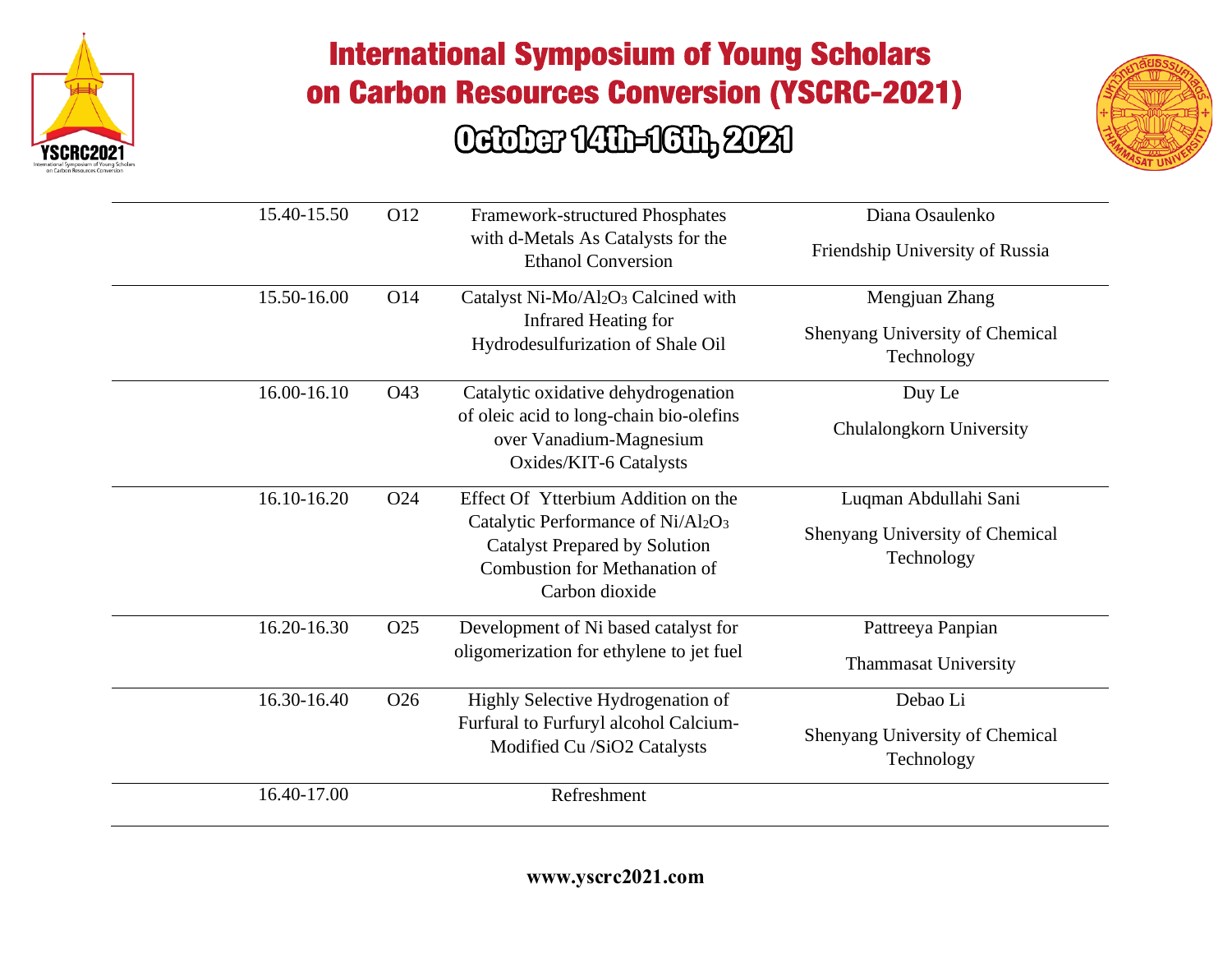



| Session 5 Assistant Professor Surachai Kanjanakom, Rangsit University (Chairman)<br><b>Associate Professor Chanatip Samart, Thammasat University (Co-chairman)</b> |     |                                                                                                                           |                                               |  |
|--------------------------------------------------------------------------------------------------------------------------------------------------------------------|-----|---------------------------------------------------------------------------------------------------------------------------|-----------------------------------------------|--|
| 17.00-17.10                                                                                                                                                        | O18 | <b>Evaluation of Metallic Magnesium</b>                                                                                   | Xiaorui Huang                                 |  |
|                                                                                                                                                                    |     | Production from Low-rank Magnesite                                                                                        | Shenyang University of Chemical<br>Technology |  |
| 17.10-17.20                                                                                                                                                        | O19 | Optimization of Energy Efficiency for                                                                                     | Ping An                                       |  |
|                                                                                                                                                                    |     | Flash Calcination of Magnesite in a<br><b>Transport Bed</b>                                                               | Shenyang University of Chemical<br>Technology |  |
| 17.20-17.30                                                                                                                                                        | O22 | <b>Calcination of Small-size Magnesite</b>                                                                                | Zifu Xu                                       |  |
|                                                                                                                                                                    |     | in a Fixed Bed with Internals for Co-<br>production of High-Activity MgO and<br>High-Concentration CO <sub>2</sub>        | Shenyang University of Chemical<br>Technology |  |
| 17.30-17.40                                                                                                                                                        | O28 | <b>Effect of Temperature and</b>                                                                                          | Xiaorong Wang                                 |  |
|                                                                                                                                                                    |     | Atmosphere on Ash Sintering<br><b>Characteristics of Furfural Residue</b><br>with High K and S                            | China University of Mining and Technology     |  |
| 17.40-17.50                                                                                                                                                        | O29 | Preparation of silver nanowires                                                                                           | Tran Thi Tuong Vi                             |  |
|                                                                                                                                                                    |     | decorated recycled cigarette filters-<br>based composites with highly efficient<br>electromagnetic interference shielding | Nguyen Tat Thanh University                   |  |
| 17.50-18.00                                                                                                                                                        | O32 | A scalable three-dimensional porous<br>$\lambda$ -MnO <sub>2</sub> /rGO/Ca-alginate composite                             | Zheng Zhang                                   |  |

**www.yscrc2021.com**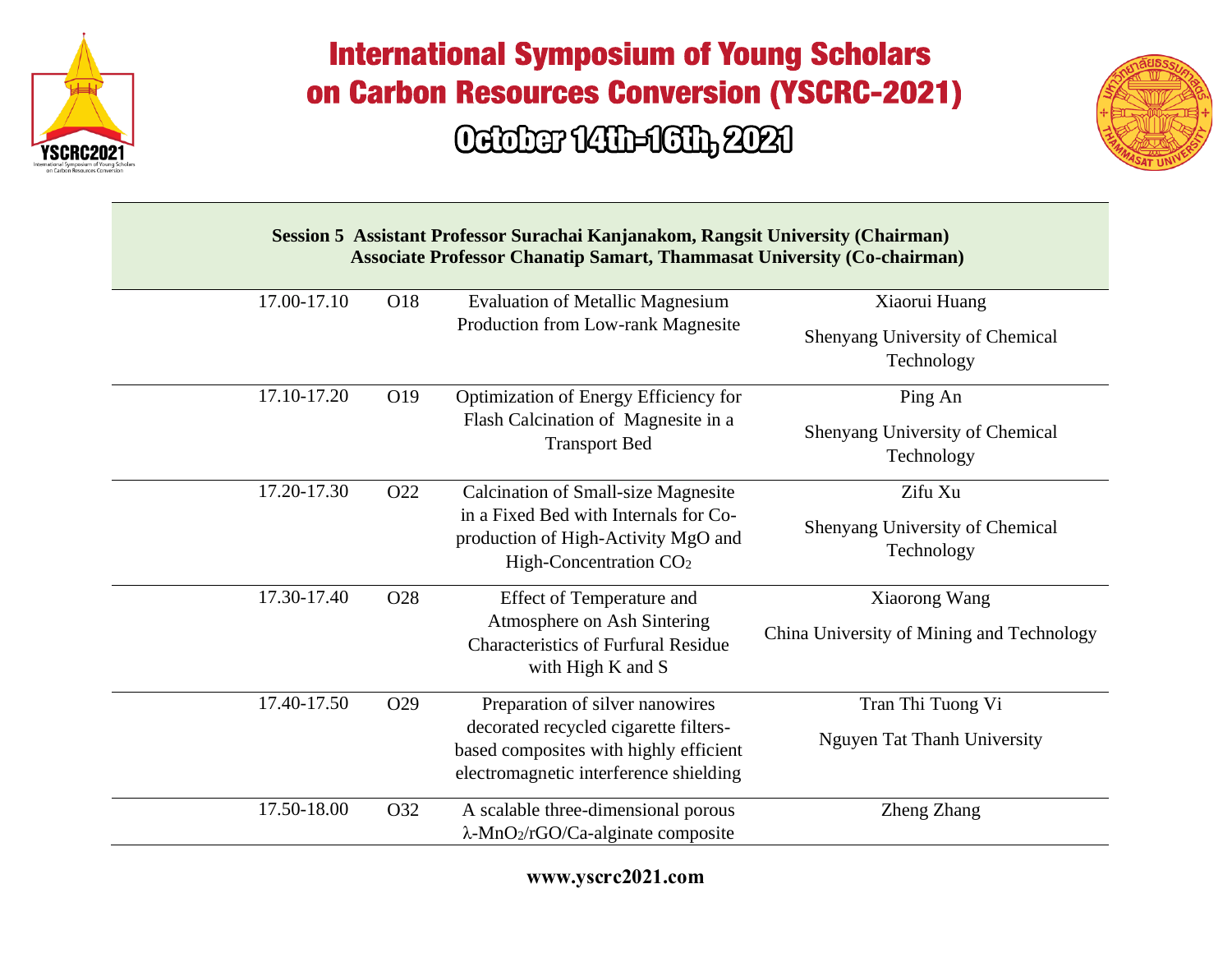



|                           |             |                 | electroactive film with potential-<br>responsive ion-pumping effect for<br>selective recovery of lithium ions                                                      | Taiyuan University of Technology |
|---------------------------|-------------|-----------------|--------------------------------------------------------------------------------------------------------------------------------------------------------------------|----------------------------------|
| <b>16 October</b><br>2021 |             |                 | Session 6 Assistant Professor Surachai Kanjanakom, Rangsit University (Chairman)<br><b>Associate Professor Chanatip Samart, Thammasat University (Co-chairman)</b> |                                  |
|                           | 13.00-13.20 | IN <sub>5</sub> | <b>Efficiently converting syngas to</b>                                                                                                                            | <b>Prof. Mingyue Ding</b>        |
|                           |             |                 | liquid fuels with reduced CO <sub>2</sub><br>emission                                                                                                              | <b>Wuhan University</b>          |
|                           | 13.25-13.35 | O30             | Propylene Epoxidation with $H_2$ and $O_2$                                                                                                                         | Yuhua Zheng                      |
|                           |             |                 | over Au/ZrO <sub>2</sub>                                                                                                                                           | IPE, CAS                         |
|                           | 13.35-13.45 | O34             | Deoxygenation of palm oil to light                                                                                                                                 | Wasipim Chansiriwat              |
|                           |             |                 | biofuel over calcium-based catalyst<br>derived from gypsum waste under<br>atmospheric pressure                                                                     | Khon Kaen University             |
|                           | 13.45-13.55 | O42             | Preparation of epoxidized palm oil:                                                                                                                                | <b>Thanyarat Pakaew</b>          |
|                           |             |                 | An application as a rubber processing<br>oil                                                                                                                       | <b>Thammasat University</b>      |
|                           | 13.55-14.05 | O <sub>20</sub> | Facile production of bio-fuel additive                                                                                                                             | Surachai Karnjanakom             |
|                           |             |                 | ethyl levulinate from conversion of<br>furfuryl alcohol promoted by acid<br>catalyst with oxygen environment                                                       | <b>Rangsit University</b>        |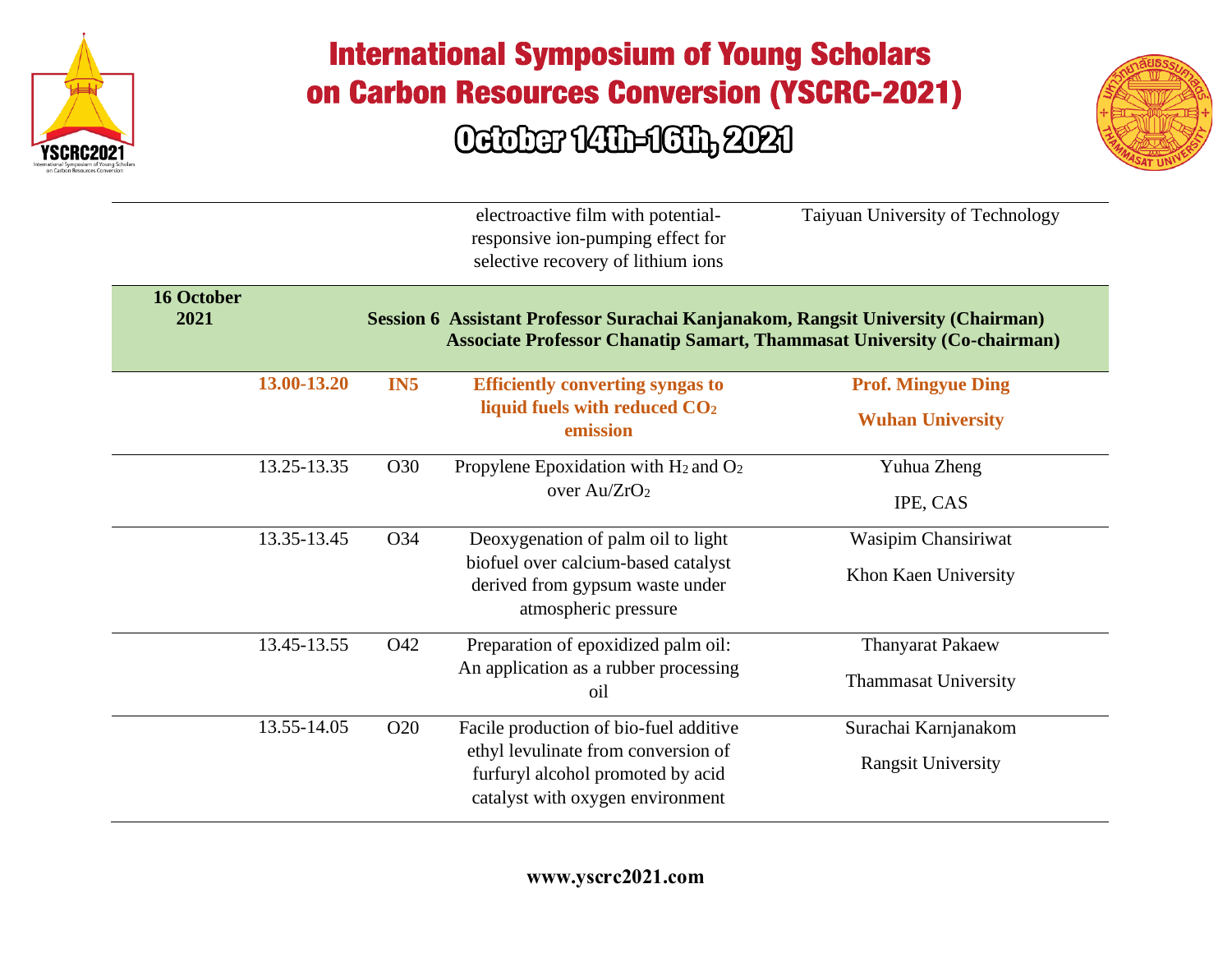



| 14.05-14.15 | O10             | Modification of the superhydrophobic<br>on the cellulose paper surface for<br>oil/water separation                                                                                                         | Preyaphan Kheaw-in<br><b>Thammasat University</b>    |
|-------------|-----------------|------------------------------------------------------------------------------------------------------------------------------------------------------------------------------------------------------------|------------------------------------------------------|
| 14.15-14.25 | O36             | Pervaporation removal of pyridine<br>from saline pyridine/water effluent<br>using PEBA-2533 membrane:<br>Experimental and simulation                                                                       | Qian Xu<br>Taiyuan University of Technology          |
| 14.25-14.35 | O40             | Three-dimensional Zeolitic<br>Imidazolate Framework-8 derived<br>nitrogen-doped carbon for<br>electrochemically selective separation<br>of chloride ions                                                   | Jie Qiao<br>Taiyuan University of Technology         |
| 14.35-15.05 |                 | Refreshment                                                                                                                                                                                                |                                                      |
| 15.05-15.25 | IN <sub>6</sub> | Session 7 Associate Professor Prasert Reubroycharoen, Chulalongkorn University (Chairman)<br>Associate Professor Surachai Kanjanakom, Rangsit University (Co-chairman)<br>A new concept for the low energy | Koyo Norinaga                                        |
|             |                 | CO2 capture with LNG cold                                                                                                                                                                                  | Nagoya University                                    |
| 15.30-15.40 | O17             | Major Technologies and Their                                                                                                                                                                               | Yulin Yan                                            |
|             |                 | Applications for Oil Shale Retorting in<br>the World                                                                                                                                                       | The University of Science and Technology<br>Liaoning |